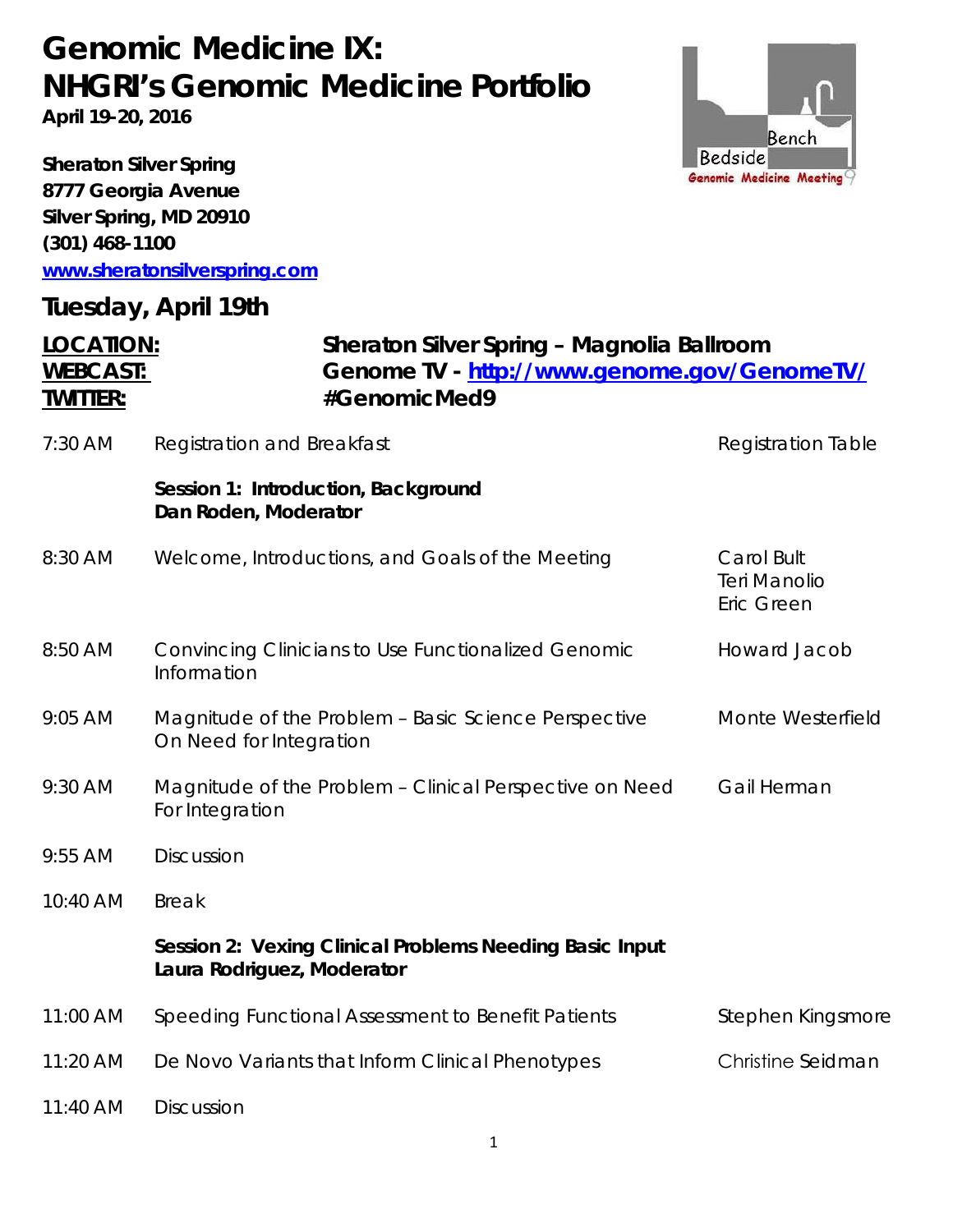# *Genomic Medicine IX: NHGRI's Genomic Medicine Portfolio*

**April 19-20, 2016** 



### **Tuesday, April 19th…continued**

| 12:25 PM | <b>LUNCH</b> |
|----------|--------------|
|          |              |

|           | Session 3: From Variant to Disease Mechanisms - Specific Examples<br>of How Model Systems have used Genetic / Genomic Approaches<br>to Lend Insight into Human Disease that had Clinical Relevance<br>Howard Jacob, Moderator |                                   |  |
|-----------|-------------------------------------------------------------------------------------------------------------------------------------------------------------------------------------------------------------------------------|-----------------------------------|--|
| 1:30 PM   | Integrating Model Organism Data around Clinical<br>Genomics                                                                                                                                                                   | Calum MacRae                      |  |
| $1:50$ PM | Leveraging Congenital Heart Disease Mouse Model<br><b>Findings to Improve Clinical Outcome</b>                                                                                                                                | Cecilia Lo                        |  |
| 2:10 PM   | <b>Discussion</b>                                                                                                                                                                                                             |                                   |  |
| 3:00 PM   | <b>BREAK</b>                                                                                                                                                                                                                  |                                   |  |
|           | Session 4: Computational Approaches to Variant Function Prediction Methods for<br><b>Predicting Functional Consequences of Variants</b><br><b>Marc Williams, Moderator</b>                                                    |                                   |  |
| 3:20 PM   | Leveraging Massive-Scale Databases of Human<br><b>Genetic Variation</b>                                                                                                                                                       | <b>Daniel MacArthur</b>           |  |
| 3:40 PM   | <b>Empowering Variant Effect Prediction with Large Scale</b><br>Mutagenesis Data                                                                                                                                              | Douglas Fowler                    |  |
| 4:00 PM   | <b>Discussion</b>                                                                                                                                                                                                             |                                   |  |
| 4:45 PM   | PANEL 1: Topics to be Defined Based on Day 1 Sessions<br>Teri Manolio, Moderator<br>Les Biesecker, Greg Cooper, Cat Lutz, Erin Ramos, and Liz Worthey                                                                         |                                   |  |
| 5:45 PM   | First Day Summary and Discussion                                                                                                                                                                                              | Carol Bult<br><b>Teri Manolio</b> |  |
| 6:00 PM   | <b>ADJOURN</b>                                                                                                                                                                                                                |                                   |  |

On Your Own for Dinner (see map in registration materials)